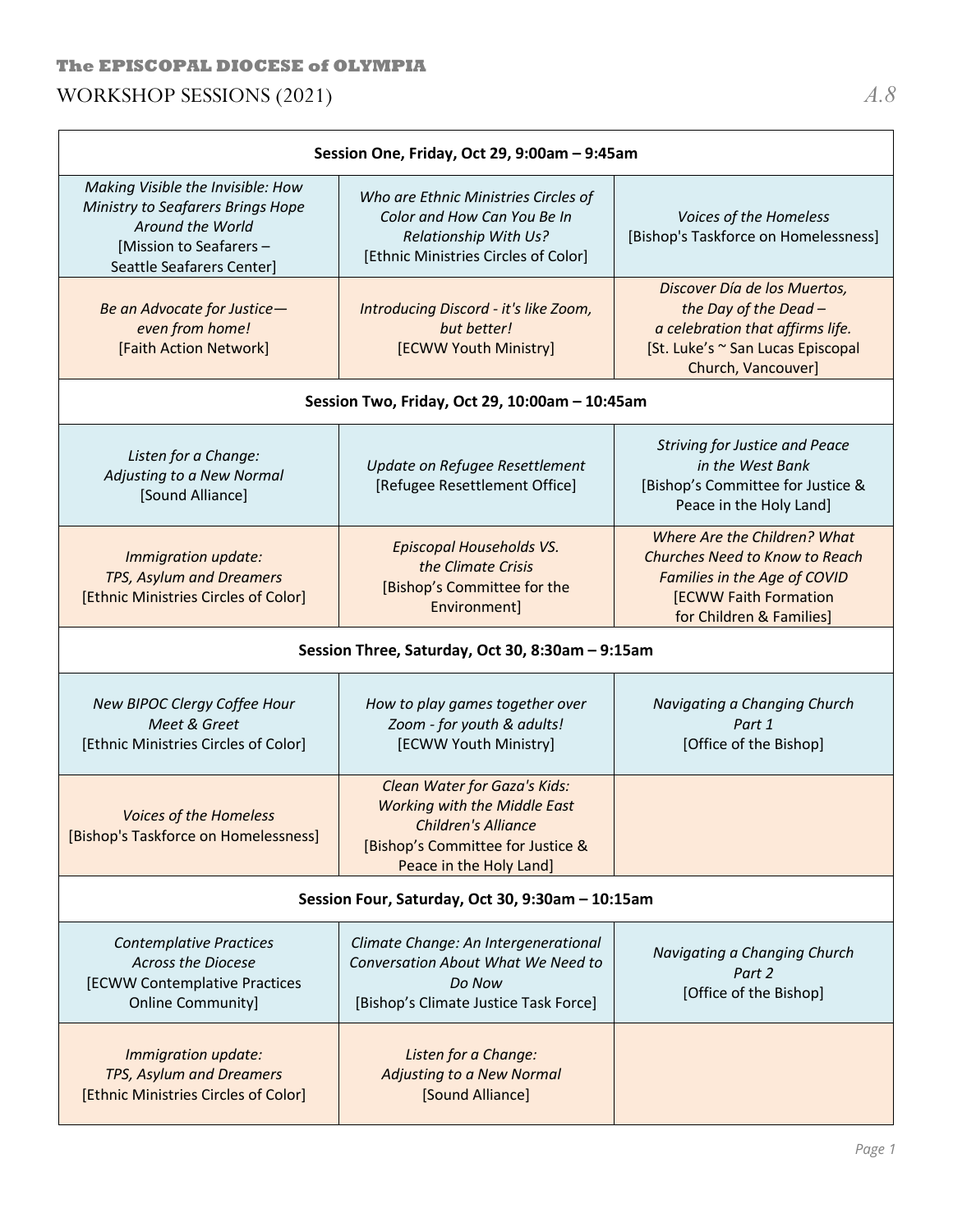## Mission to Seafarers -- Seattle Seafarers Center

Making Visible the Invisible: How Ministry to Seafarers Brings Hope Around the World

#### *Session One*

Puget Sound is the sixth busiest port in the United States. Thousands of seafarers visit Seattle each year, yet few people realize they are here or the critical role these essential workers have on our daily lives. The pandemic and global supply chain disruptions have made life for seafarers even more challenging. That's where the Mission to Seafarers comes in. The mission of the Center is to welcome and care for these critical, beloved human beings. During this session, you will hear from several people engaged in this important ministry. You will also learn about how the Mission is adapting its work during the pandemic and how you and your congregation can get involved in this transformative hospitality. Welcome aboard!

#### Ethnic Ministries Circles of Color

Who are Ethnic Ministries Circles of Color and How Can You Be In Relationship With Us?

#### *Session One*

Come learn about who Circles of Color are and the work we do! This workshop is an opportunity to get to know us better, hear about our work, and ask questions. This workshop will also feature various members from our Circles Community to promote skills, workshops, and resources they could offer. For example, some skills members might offer are a workshop on Doctrine of Discovery, how to build relationship with your local Asian American community, Sacred Ground workshop facilitation, consultation on non-traditional/ethnically specific liturgies, event moderator, etc.

## Bishop's Task Force on Homelessness

Voices of the Homeless

#### *Session One, Session Three*

The Bishop's Homeless Taskforce has spent the last year building a website. The website is a dynamic one intended to be used by anyone wanting information on best practices for aiding our unsheltered neighbors. If your congregation assists the unsheltered, We want to help you share your experiences with the Diocese, and others.

## Faith Action Network

#### Be an Advocate for Justice--even from home! *Session One*

During this stay-at-home and remote-work time, the need for advocacy for social justice has been greater than ever, and the mechanisms for advocacy have adapted alongside the need. Join some of the staff of Faith Action Network to learn how you can be an advocate for public policy that protects people and the planet, even from home in your pajamas! FAN staff will share some tools, resources, and experiences of remote advocacy and how you can bring your faith values to bear on critical social issues. They will also highlight some of the policy issues coming up during the 2022 Washington State legislative session.

#### ECWW Youth Ministry

#### Introducing Discord - it's like Zoom, but better! *Session One*

Discord started out as a platform for video-gamers to chat while they played their favorite games with friends. It has evolved into much more, in part thanks to the pandemic. Discord is used by schools, colleges, libraries, and clubs to organize text threads by topic, voice chat and video call, and "stages" (similar to Zoom's webinar setup). In this workshop we'll explore how Discord works, its features, how to join the youth Discord server, and how to go about starting your own.

#### St. Luke's ~ San Lucas Episcopal Church, Vancouver

Discover Día de los Muertos, the Day of the Dead - a celebration that affirms life.

#### *Session One*

Join Fr. Jesús Reyes' presentation of "Día de los Muertos" (The day of the Dead) - a traditional Mexican celebration focused on honoring our loved ones. The name indicates that all is about the dead but, in fact, this celebration is about affirming life. Discover how a different cultural perspective may help you appreciate the wonderful blessing that we receive from our Creator, and how this blessing never ends as it connects with eternity. The original month-long holiday has been condensed to three days, October 31 through November 2 - find out where you can join a liturgical observance and how this tradition of remembrance might inform your own.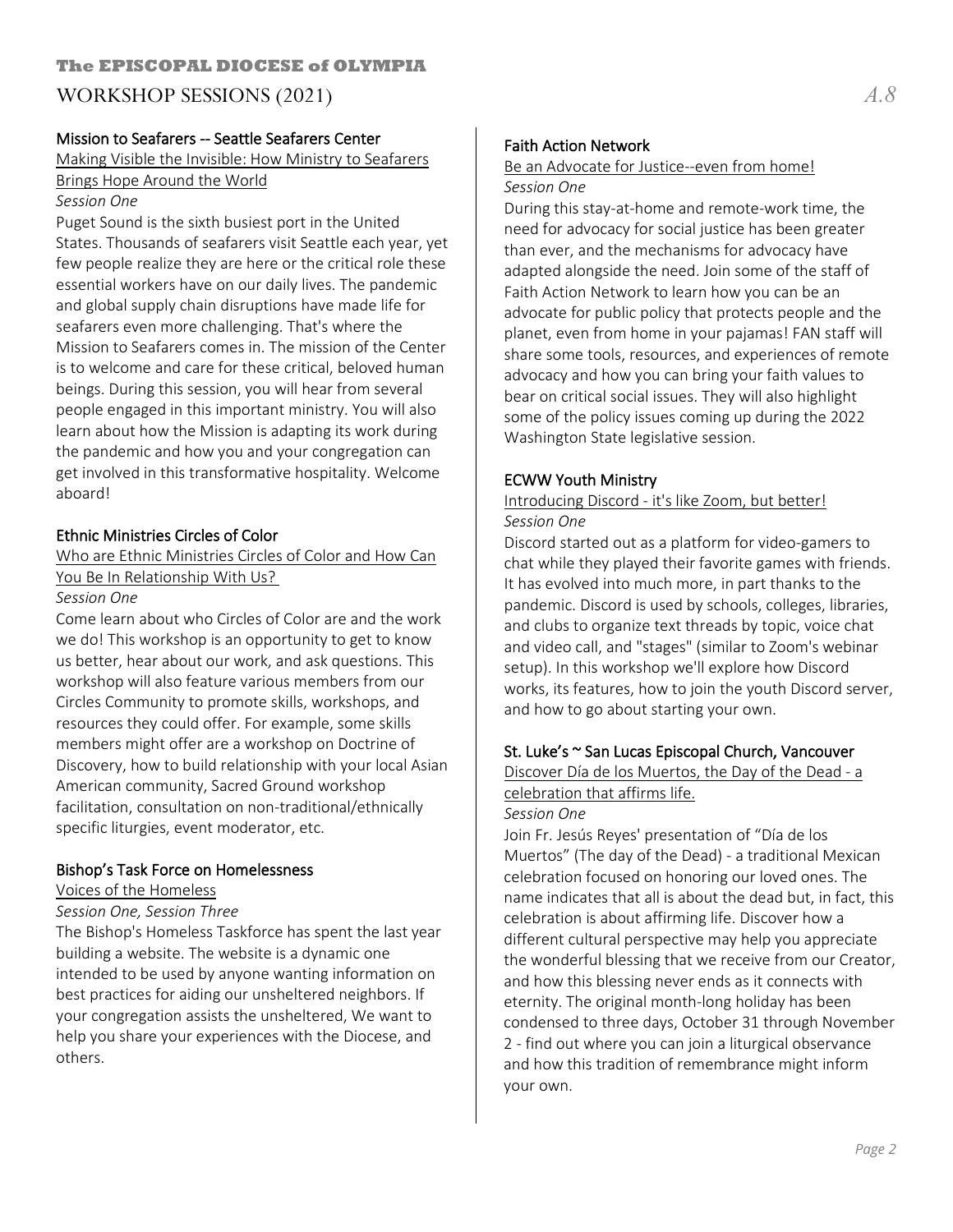## **The EPISCOPAL DIOCESE of OLYMPIA** WORKSHOP SESSIONS (2021) *A.8*

## Sound Alliance

#### Listen for a Change: Adjusting to a New Normal *Session Two, Session Four*

This new dynamic we are experiencing as a faith community presents opportunities as well as big challenges. How can we use the listening process to make sure we are listening and learning from each other? What is on the hearts and minds of our members? Especially when we can't count on seeing each other on Sundays in person? The diocese is a member of the Sound Alliance, a broad base community organization in King and Pierce Counties. The emphasis of our work is to build relationships and grow everyday citizen leaders in order to build power across community so that we can act together effectively for the common good.

## Refugee Resettlement Office

## Update on Refugee Resettlement

#### *Session Two*

The director of the Refugee Office will present an update on the resettlement of Afghan refugees and continuing efforts with other nationalities. The evacuation of refugees from Kabul is an historic event. The refugees who are part of that evacuation should not be forgotten as the news cycle moves to other topics. Opportunities for Episcopalian to assist Afghan arrivals, and others, that will likely arrive fir years, will be discussed.

## Bishop's Committee for Justice & Peace in the Holy Land

#### Striving for Justice and Peace in the West Bank *Session Two*

There will be an introduction and a showing of " The Present, " a 2020 award winning short film directed by Farah Nabulsi and co-written by Nabulsi and Hind Shoufani, about a father and daughter in the Palestinian enclaves of the Israeli-occupied West Bank trying to buy a wedding anniversary gift followed by a discussion lead by members of the Bishop's Committee who have visited the West Bank covering conditions of the occupation, the welfare of Christians and the involvement of our government.

## Ethnic Ministries Circles of Color

## Immigration update: TPS, Asylum and Dreamers

*Session Two, Session Four*

The Diocese of Olympia is the location of the Northwest Detention Center and the Refugee Resettlement Program and as Episcopalians and followers of Jesus' Way of Love we are called to welcome the stranger in our midst. Come learn about current immigration issues and policies - both those involved with Afghan resettlement and an update on longstanding immigration across the southern border and how that impacts immigrants in our communities. Learn the differences between parolees, refugees, asylum seekers, temporary protected status, DACA and Dreamers. This will be a primer in current immigration policies and procedures and a guide for advocacy grounded in biblical theology.

## Bishop's Committee for the Environment (BCE)

#### Episcopal Households VS. the Climate Crisis *Session Two*

Think there's not much one individual can do about the climate crisis? Think again! Episcopal Households are acting, one action at a time. Together their actions are reducing carbon emissions and building momentum for the social and political changes that must happen to keep our planet safe. Come and find out more about the Episcopal Household Carbon Tracker from people who are using it now.

## ECWW Faith Formation for Children & Families

#### Where Are the Children? What Churches Need to Know to Reach Families in the Age of COVID *Session Two*

The pandemic has completely upended the traditional ways we interact with families leaving many of us to wonder, how do we move forward?: ...More virtual programs? ...Resume in-person gatherings? ...Offer a hybrid approach? ...Or pivot and try something completely different? Join our panel of ministry leaders, who also have their own children at home, to discuss what families really need from their church in this new context. Whether your place of worship has a committed core group of families or is struggling to recruit even one, let's re-imagine children and families ministries for now and the future.